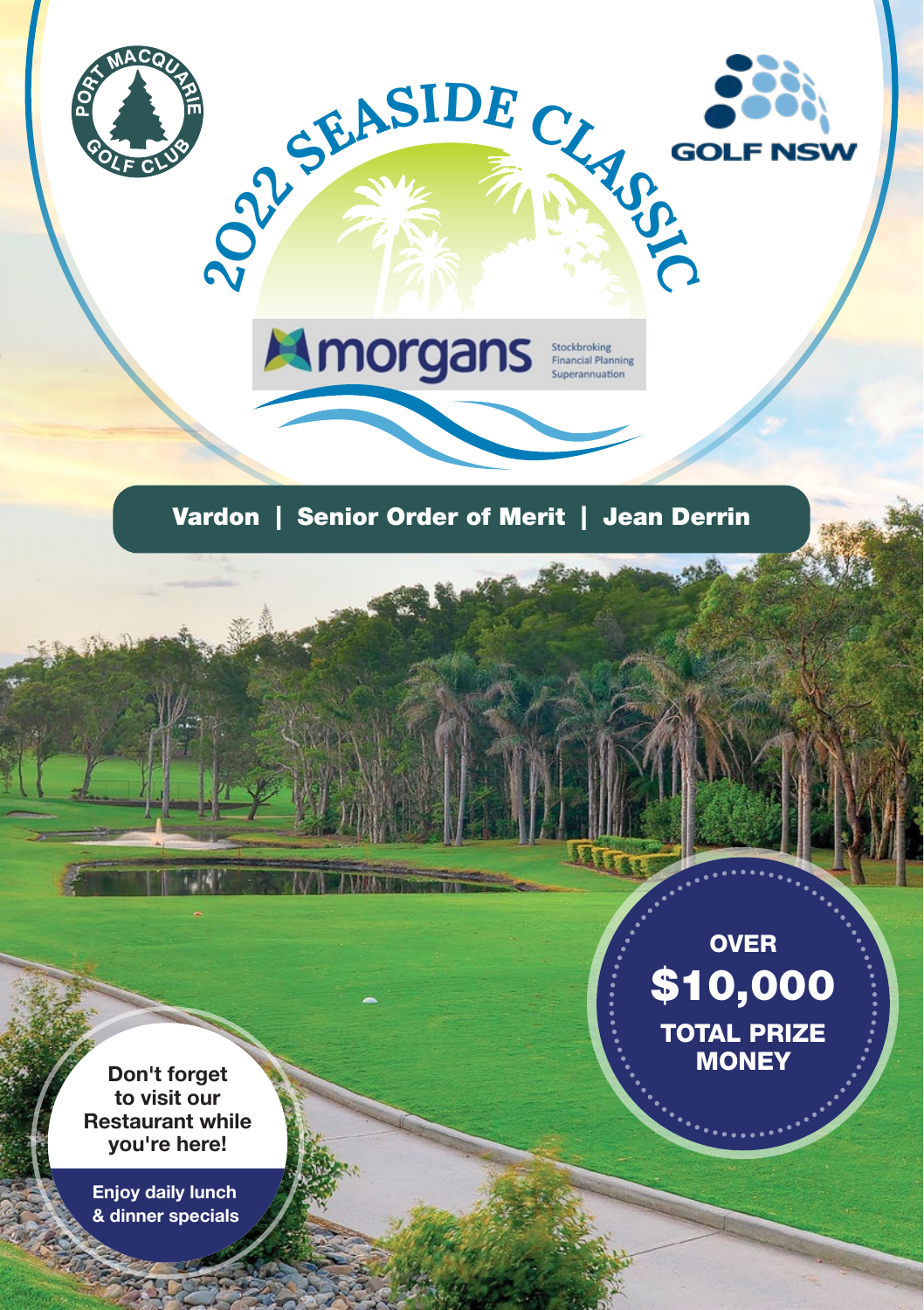

### MORGANS SEASIDE CLASSIC

PO BOX 9477, LIGHTHOUSE BEACH 2444 | Phone: 6582 0409 | Pro Shop: 0478 818 330

Email: reception@[portmacquariegolf.com.au](http://portmacquariegolf.com.au) | Web: portmacquariegolf.com.au

Great Gomp Completed entry forms with payment to be emailed or handed into reception

#### PERSONAL DETAILS

| Surname            |       |                                                                                                                                                                                                                                                                                                                                                                                                                                                                                                           |        |
|--------------------|-------|-----------------------------------------------------------------------------------------------------------------------------------------------------------------------------------------------------------------------------------------------------------------------------------------------------------------------------------------------------------------------------------------------------------------------------------------------------------------------------------------------------------|--------|
| Address            |       |                                                                                                                                                                                                                                                                                                                                                                                                                                                                                                           |        |
| P/Code             | D.O.B | Male                                                                                                                                                                                                                                                                                                                                                                                                                                                                                                      | Female |
| Phone              |       | Home Club                                                                                                                                                                                                                                                                                                                                                                                                                                                                                                 |        |
| Fmail              |       |                                                                                                                                                                                                                                                                                                                                                                                                                                                                                                           |        |
| <b>GA Handicap</b> |       | Golf Link No.<br>$\begin{minipage}{0.5\textwidth} \begin{tabular}{ c c c c } \hline \multicolumn{1}{ c }{0.5\textwidth} \includegraphics{1}{c c } \hline \multicolumn{1}{ c }{0.5\textwidth} \includegraphics{1}{c c } \hline \multicolumn{1}{ c }{0.5\textwidth} \includegraphics{1}{c c } \hline \multicolumn{1}{ c }{0.5\textwidth} \includegraphics{1}{c c } \hline \multicolumn{1}{ c }{0.5\textwidth} \includegraphics{1}{c c } \hline \multicolumn{1}{ c }{0.5\textwidth} \includegraphics{1}{c c$ |        |

Recipient Created Tax Invoice (all prices GST inclusive).

**METHOD OF PAYMENT** (Please tick selected option and complete credit card details if applicable)

| (ACCEPTED CREDIT CARDS)    |            |                                                                                                                                                                                                                                     |                      |  |  |  |
|----------------------------|------------|-------------------------------------------------------------------------------------------------------------------------------------------------------------------------------------------------------------------------------------|----------------------|--|--|--|
| Visa                       | Mastercard | () Cash (Office Payment Only)                                                                                                                                                                                                       |                      |  |  |  |
|                            |            | Direct Deposit BSB: 062 592 ACC No: 480413                                                                                                                                                                                          | Reference: Reference |  |  |  |
| <b>Card Number</b>         |            |                                                                                                                                                                                                                                     |                      |  |  |  |
| Expiry Date $\Box\Box\Box$ |            | ccvIII                                                                                                                                                                                                                              | Amount \$            |  |  |  |
| Cardholder's Name          |            |                                                                                                                                                                                                                                     |                      |  |  |  |
|                            |            | Cardholder's Signature <b>contract of the Cardholder's</b> Signature contract of the Cardholder's Signature contract of the Cardholder's Signature contract of the Cardholder's Signature contract of the Cardholder's Signature co |                      |  |  |  |

Entries close Friday July 8th 2022. Refunds close on Friday 15th July 2022. Late entries will be subject to availability on time sheet. Entry not valid until paid. TIME SHEETS – AM prior to 8.15am – PM after 10.30am. The draw will be posted on the club's website with priority given to paid entries. Competitors must check in at Pro Shop 30 MINUTES BEFORE starting time. One entrant only per entry form. Additional entry forms are available from the Club's website.

All competitions shall be played in accordance with the Rules of Golf. Any disputes will be determined by the Match Committee.

Players are eligible to win only 1 trophy per event except nearest to pin.

Golfers responsibility to check the local rules before start of play. (located outside Pro Shop)

All approved refunds will be processed via Direct Deposit.

Port Macquarie Golf Club respects your privacy. For full details of our Privacy policy please visit **portmacquariegolf.com.au**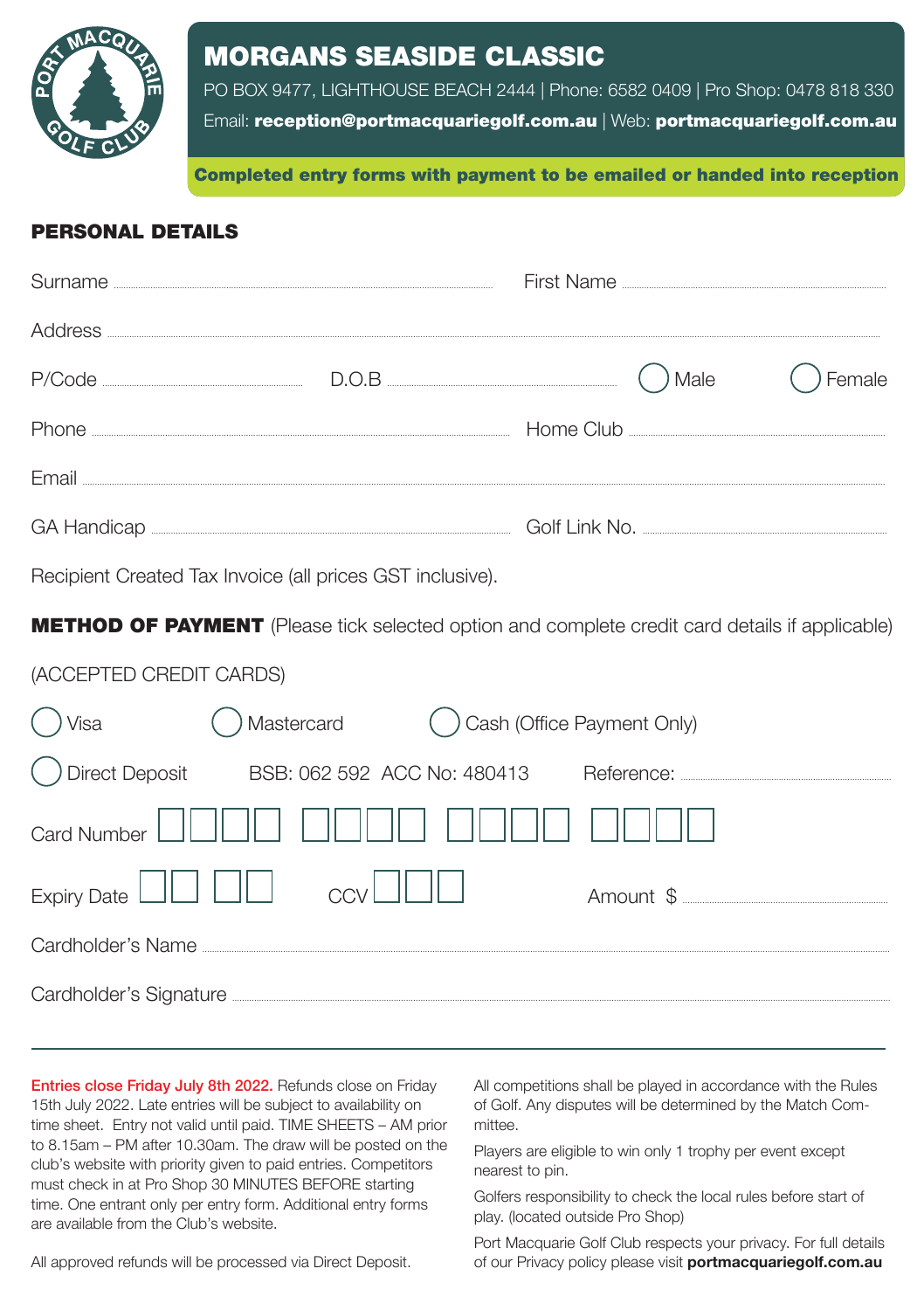|                                                                                                                       | <b>PROGRAM OF EVENTS</b><br>Please tick which events you wish to enter. Separate entry form required for each player                                                                        | Pref. Time                                             | Fee                                   |  |  |
|-----------------------------------------------------------------------------------------------------------------------|---------------------------------------------------------------------------------------------------------------------------------------------------------------------------------------------|--------------------------------------------------------|---------------------------------------|--|--|
| <b>EVENT1</b><br>Sunday 24 <sup>th</sup> July<br>Up to \$1350 in prizes<br>to be won.                                 | <b>MEDLEY 2BBB PLUS</b><br><b>SINGLE STABLEFORD</b><br>Partner:<br>Shotgun start at 10.30am<br>Separate entry form required                                                                 |                                                        | \$35 pp                               |  |  |
| <b>EVENT 2</b><br>Monday 25th July<br>Up to \$500 in prizes<br>to be won                                              | <b>MEDLEY STABLEFORD</b><br>Shotgun start at 10.30am<br>Separate entry form required                                                                                                        |                                                        | \$35 pp                               |  |  |
| <b>EVENT 3 &amp; 4</b><br>Tuesday 26th &<br>Wednesday 27 <sup>th</sup> July<br>Up to \$3000 in prizes<br>to be won    | <b>WOMEN'S SEASIDE CLASSIC</b><br>Please select Stroke     OR Stableford  <br><b>JEAN DERRIN EVENT</b><br>Are you over 55? Yes $\bigcap$ No $\bigcap$<br>Shotgun start at 10.30am both days | 36 holes<br>18 holes<br>Tue $\bigcap$<br>Wed $\bigcap$ | \$60<br>(2 days)<br>\$35<br>$(1$ day) |  |  |
| <b>EVENT 5</b><br>Thursday 28 <sup>th</sup> July<br>Up to \$1750 in prizes<br>to be won                               | <b>MENS 2B AGGREGATE PLUS</b><br><b>SINGLE STABLEFORD</b><br>Separate entry form required                                                                                                   | AM()<br>PM()                                           | \$35 pp                               |  |  |
| <b>EVENT 6</b><br>Friday 29th July<br>Up to \$1750 in prizes<br>to be won                                             | <b>MEDLEY 4BBB STABLEFORD</b><br>Separate entry form required                                                                                                                               | AM()<br>PM(                                            | \$35 pp                               |  |  |
| <b>EVENT7</b><br>Saturday 30 <sup>th</sup> and<br>Sunday 31 <sup>st</sup> July<br>Up to \$4700 in prizes<br>to be won | <b>MEN'S SEASIDE CLASSIC</b><br><b>36 HOLES STROKE</b><br>VARDON AND SENIOR ORDER OF MERIT<br>Are you over 55? Yes ()<br>No()                                                               |                                                        | \$80 pp                               |  |  |
|                                                                                                                       |                                                                                                                                                                                             | total                                                  |                                       |  |  |
| <b>SPECIAL REQUESTS:</b>                                                                                              |                                                                                                                                                                                             |                                                        |                                       |  |  |

\*Covid restrictions may apply. We reserve the right to refuse entry or postpone any events. We reserve the right to use photos for promotional and advertising purposes.